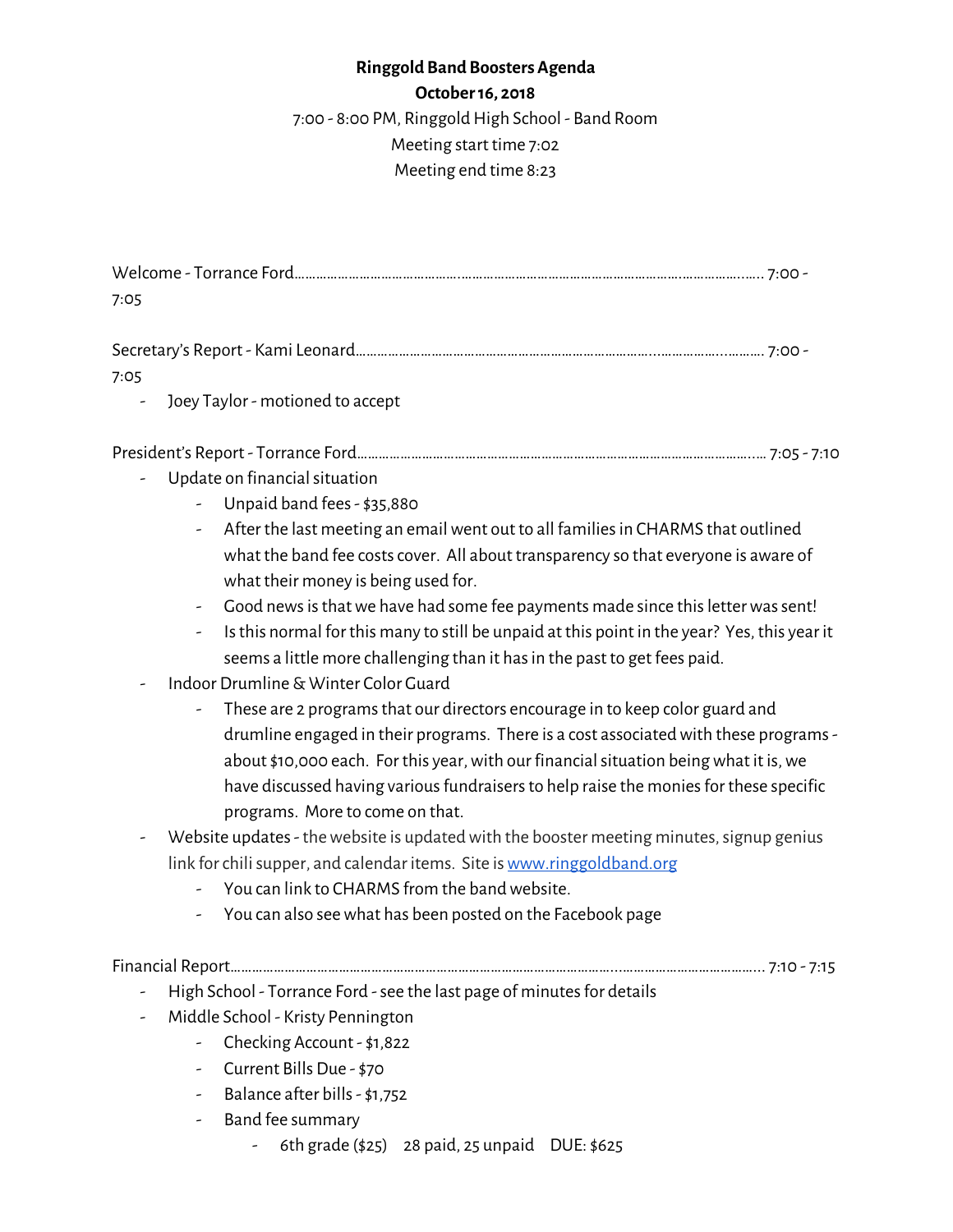- $7th/8th$  grade (50) 22 paid, 13 unpaid DUE:  $$650$
- Total outstanding fee balance \$1,275

#### Fundraisers…………………………………………………………………………………………………………………………….…………... 7:15- 7:20

- Krispy Kreme Vanessa Walden
	- Started on Monday, October15th. Will run through Friday, October 26th.
	- BOGO cards sell for \$20 each and profit is \$10 for each card sold.
	- Wewill find out if there is an expiration date on the cards.
	- Wewill hopefully get the cards backwithin aweek of turning in the final order.
	- It is very important that the student's name, grade and phone number is on the order form!!!!
	- If you have outstanding fees on your band account then the money yourchild raises will go towards those fees. If you do not have any outstanding fees then the money raised will go into the general fund because we have to have operating money
- Halloween Party Kristy Pennington
	- Everything iscovered for this! Food (Taco Bar) and desserts have been donated.
	- October 25th @ 7 pm 9:30 pm in the RHS Cafeteria and Gym
	- Only band studentswill receive a ticket to eat
	- Still in need of donations of candy
	- Contact Kristy Pennington for more information
- Update on donations Laura Yarbrough & Linda Varnell
	- All the cups and plates and napkins have been donated for the Chili supper
	- Some money has been donated as well
	- We still have some snacksleft if any chaperones need to use them for their busfor the Haralson game
- Moe's Spirit Night this Thursday the 18th from 4 pm 8 pm.
- Sponsorship forms are available in the band room (for 2019-2020 school year) andwill be available on the website. Offers varying degrees of sponsorship, including football field signage, football program recognition, and even trailer signage.
- Amazon Smile account -wewill have an update on this at the next meeting.

Concession Stand - Diane Davis………………………………………………………………………………..……………………. 7:20 - 7:25

- Homecoming&SeniorNight -we need a lot of help for these two games. A signup genius will be going out soon.
- Senior Night parent football tickets will be sold for the purchase price of \$5 at the Thursday practice (3:45 - 5:30) before Senior Night.

|--|--|

- No update

### Band Director's Update………………………………………………………………………………………………….…………………. 7:35 - 7:55

- Middle School band update (Mr. Garland)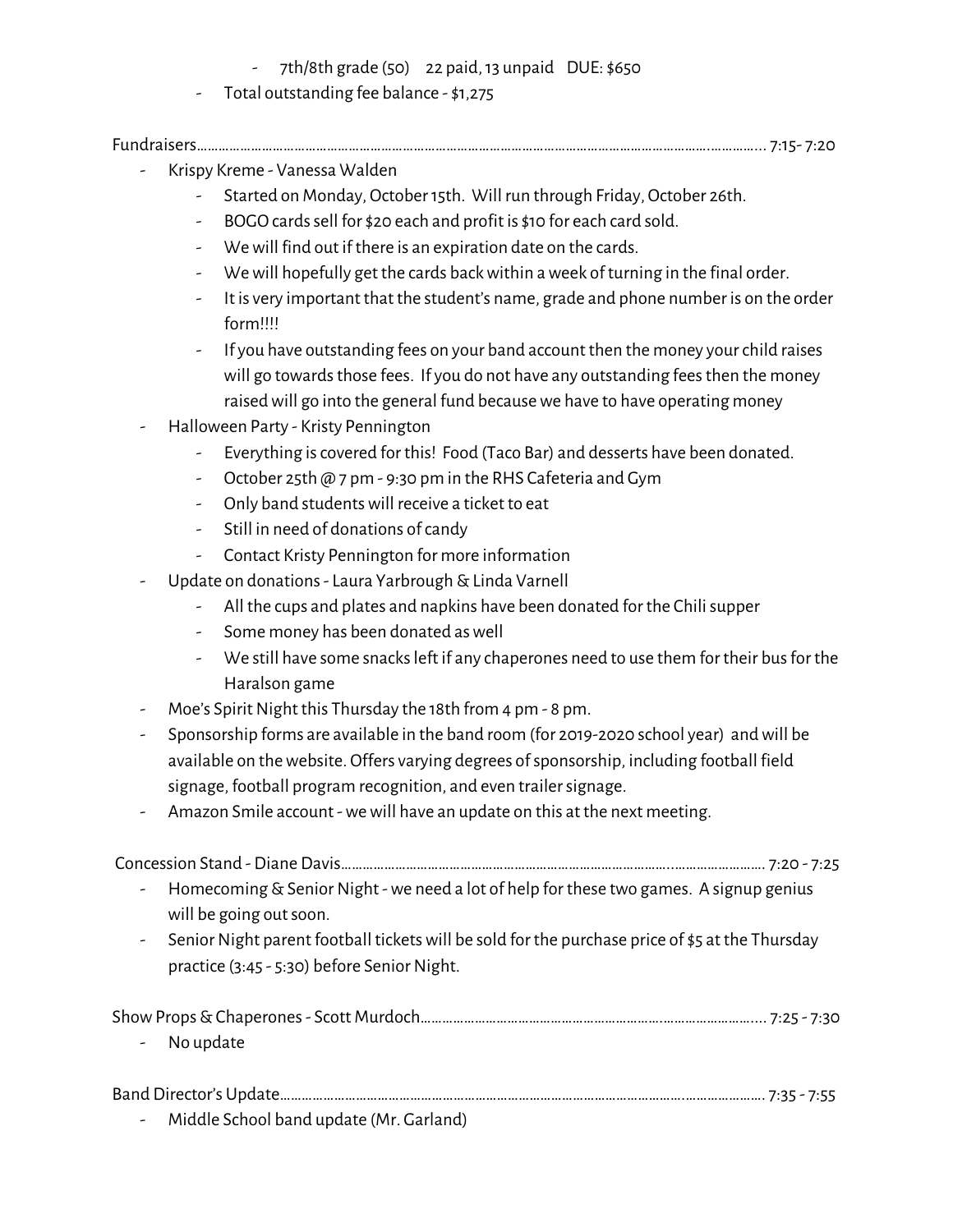- Chili Supper October 23rd at 5 pm. If you can come help set up at 4:00 please talk to Kathyrn Hammons
- We need some HS parents to help with clean up. See Kathryn Hammons for information
- The concert will begin at 7 pm.
- Admission to eat and see the concert is \$6 \$2 for the concert only
- District honor band tryouts for middle school is the same day as the Atlanta Christmas Parade - we need some parents to volunteer to ride the bus from Ringgold to Cartersville (need a Catoosa Co. Employee to ride). See Mr. Garland if you are interested in helping.
- High School band update (Mr. Wright)
	- We are having rehearsal Thursday from 3:45 5 pm in the stadium
	- We are going to load as much aswe can Thursday after practice
	- Haralson County Game
		- Roll Call is at1:30 -wewill load as buses pull in between 3:00 and 3:30
		- Chaperones please be here at 2:00 pm or earlier
		- Haralson County Meal Deal will be available for our kids for \$5. Mr. Wright will have the kids choose their meal tomorrow.
		- CHAPERONES after the game, please don't set up any tables for food, please have the kids eat on the bus so that we can get on the road as soon as possible.
		- ETA for return will be later than normal
		- If the football team wins all three of their next games then they will go to playoffs andwewill gowith them.
	- Wewill not have a rehearsal next Tuesday afterschool (One-act play competition and MS chilisupper)
	- Halloween Party next Thursday the 25th
	- Homecoming Parade starts at 4:30 -wewill head thatway at 4:00 in full uniform will have a quick meal for the kids right after the parade
		- The pre-game showwill be a little earlier than usual
		- Will do the post-game show as we have been
	- Senior Night is November 2nd
		- Parents do have to buy a ticket \$5
	- Veterans Day rehearsal November 6th at 6 pm and the community folks will join us at 7 pm for the final song - Concert is Thursday, November 8th
		- We need ushers, friendly people to hand out programs and help people find seats andwelcome people
	- November 12th, 13th, 14th will be chair auditions for RHS for the spring season
	- December 1st is the Atlanta Christmas Parade we are combining with Heritage and LFO this year - Catoosa County will be paying for the buses!!!!!!!!
	- Ringgold Christmas Parade is Friday, Dec. 7th

Closing - Torrance Ford………………………………………………………..…………………………………………………………… 7:55 - 8:00

- Door prizes were given